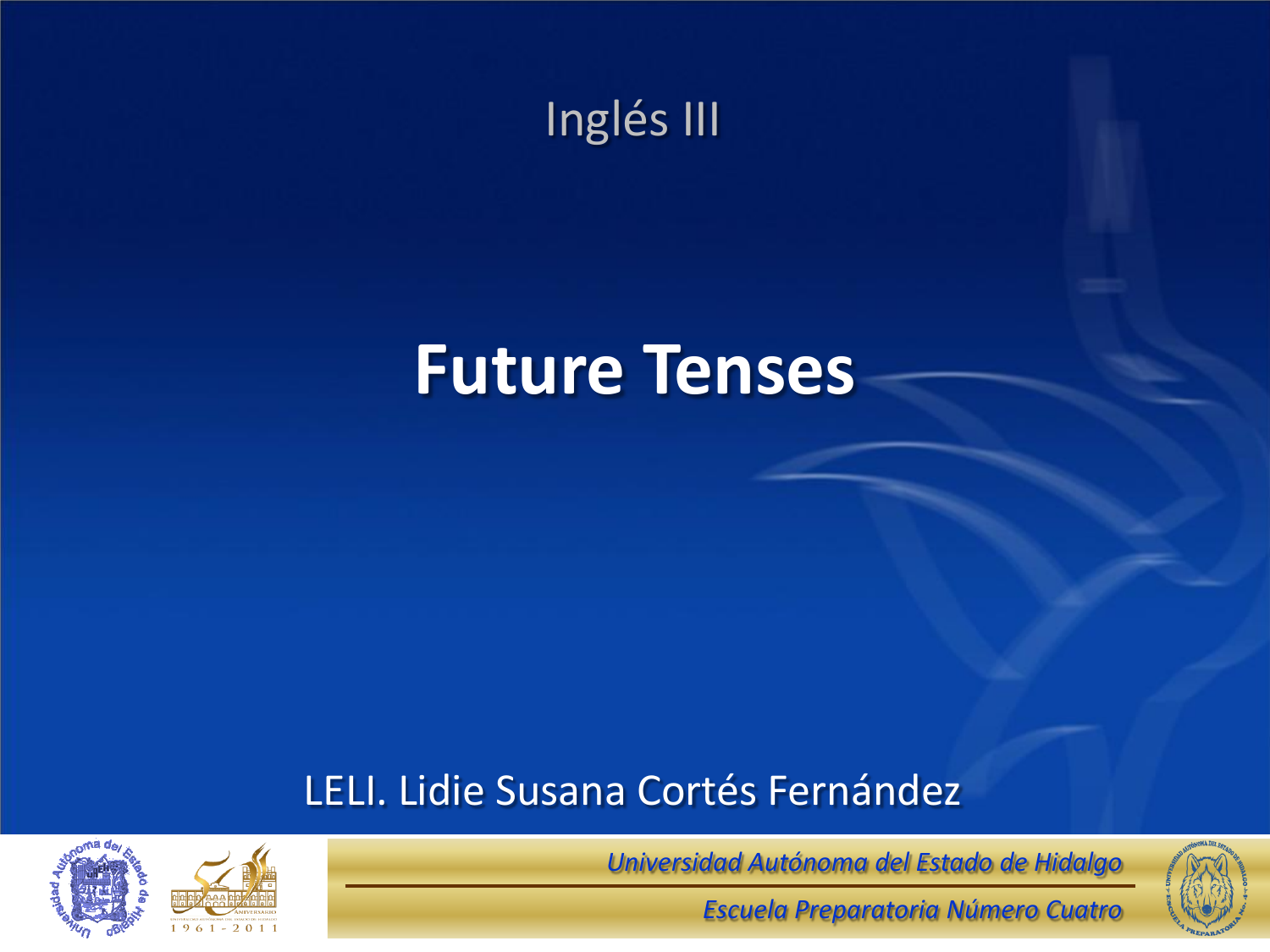What time is it? Ah, it's only eleven o'clock… I'll sleep a bit longer. And when I wake up, I'll make a big breakfast and then perhaps I'll watch TV all day!

*Neal, My parents are coming for lunch. They are going to arrive at about eleven o'clock. Make sure you clean the house! Lunch is in the oven, don't forget it or it'll burn. See you later, Kate*



*Universidad Autónoma del Estado de Hidalgo*

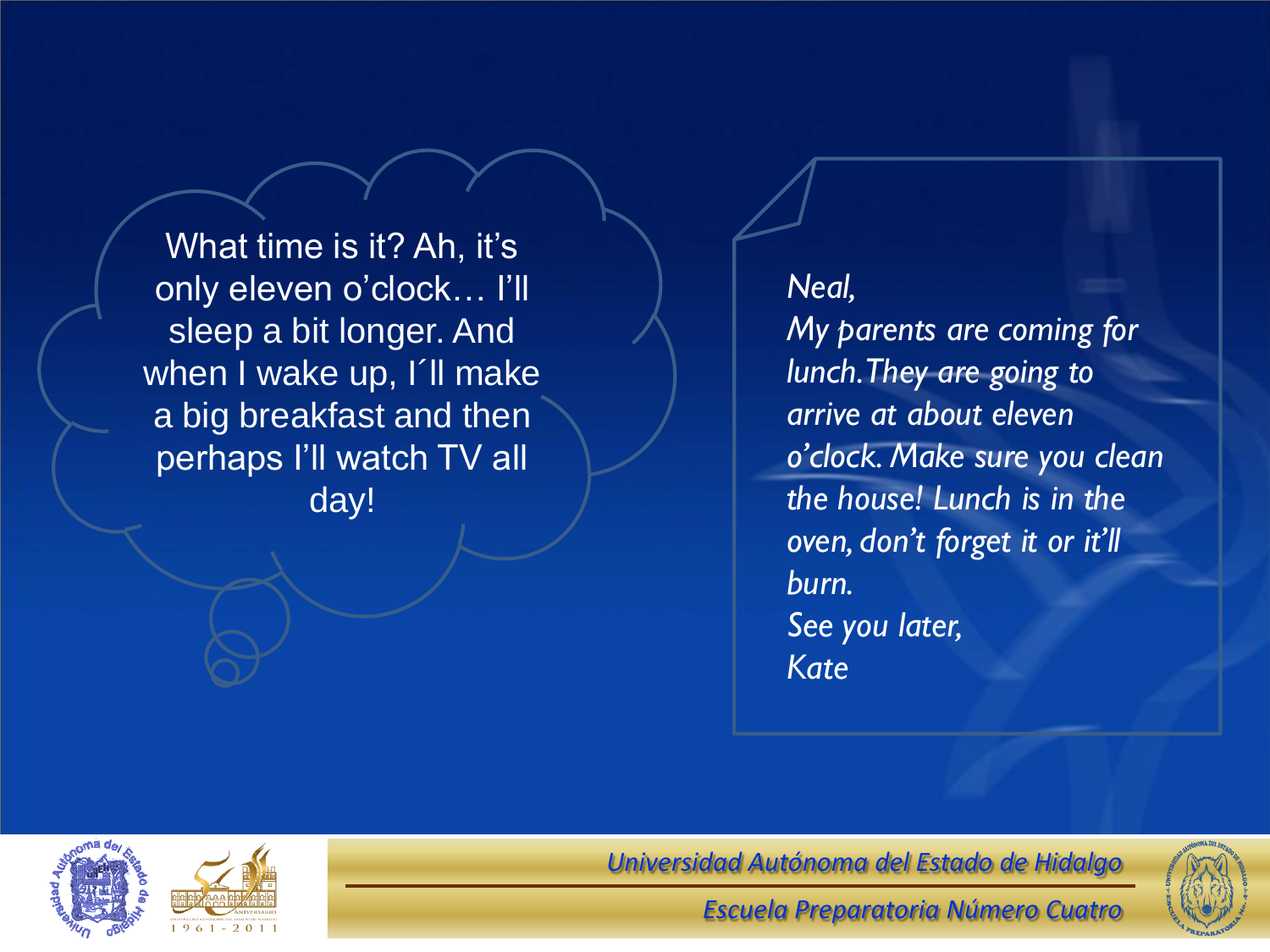# Future will

- For **spontaneous decisions** that we make at the moment of speaking *I don't like this bag. I won´t buy it.* • For **promises** *Ok mum. I won't do it again.* • For **warnings** and **threats** *Be quiet or I'll tell your mum.* • For **predictions**
	- *I think he'll pass the test.*



*Universidad Autónoma del Estado de Hidalgo*

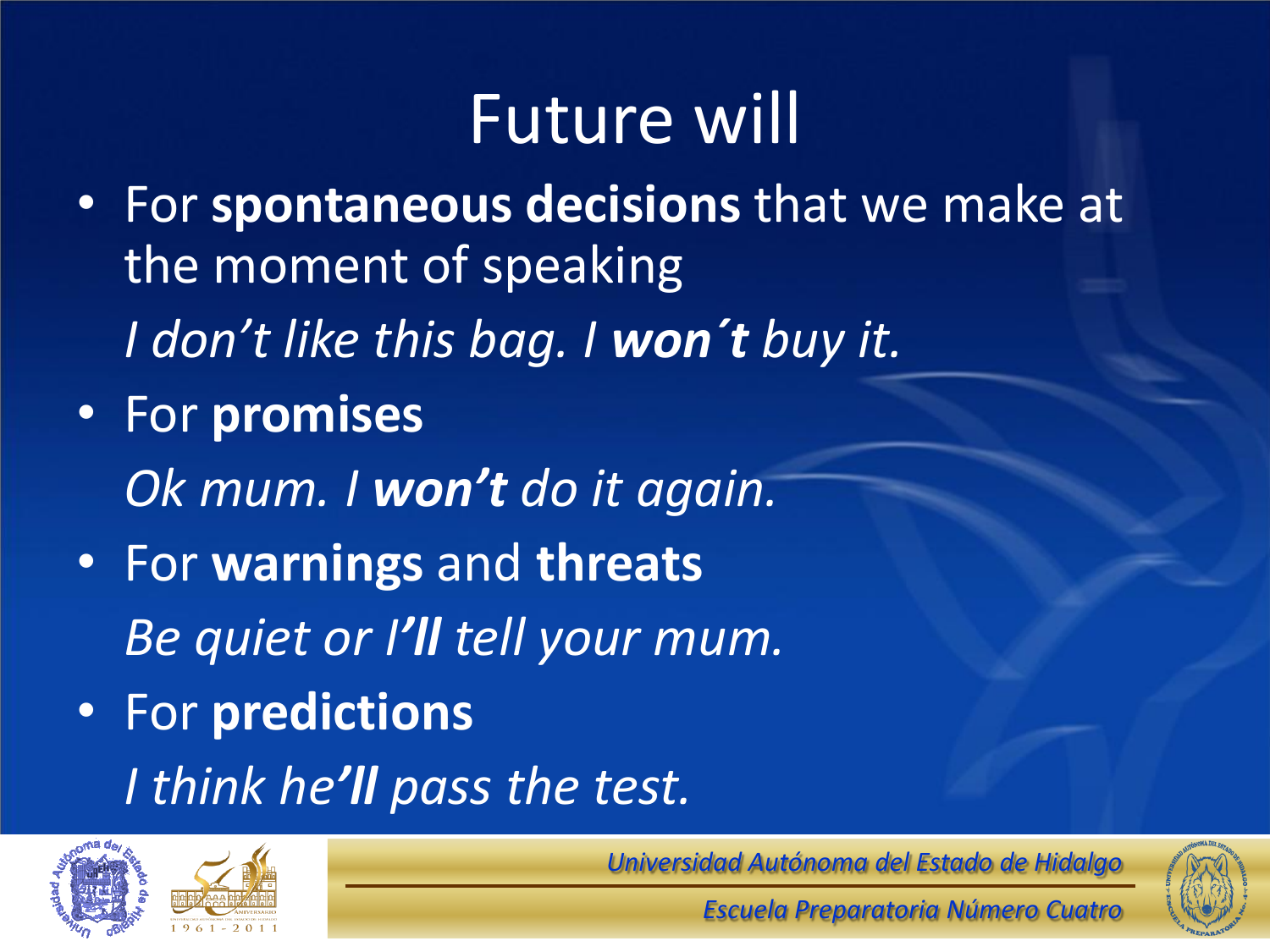# Future going to

• For actions that we intend to do in the future. *I'm going to study Biology next year.*

• For predictions based on evidence. *Look at that car! It's going to crash.*



*Universidad Autónoma del Estado de Hidalgo*

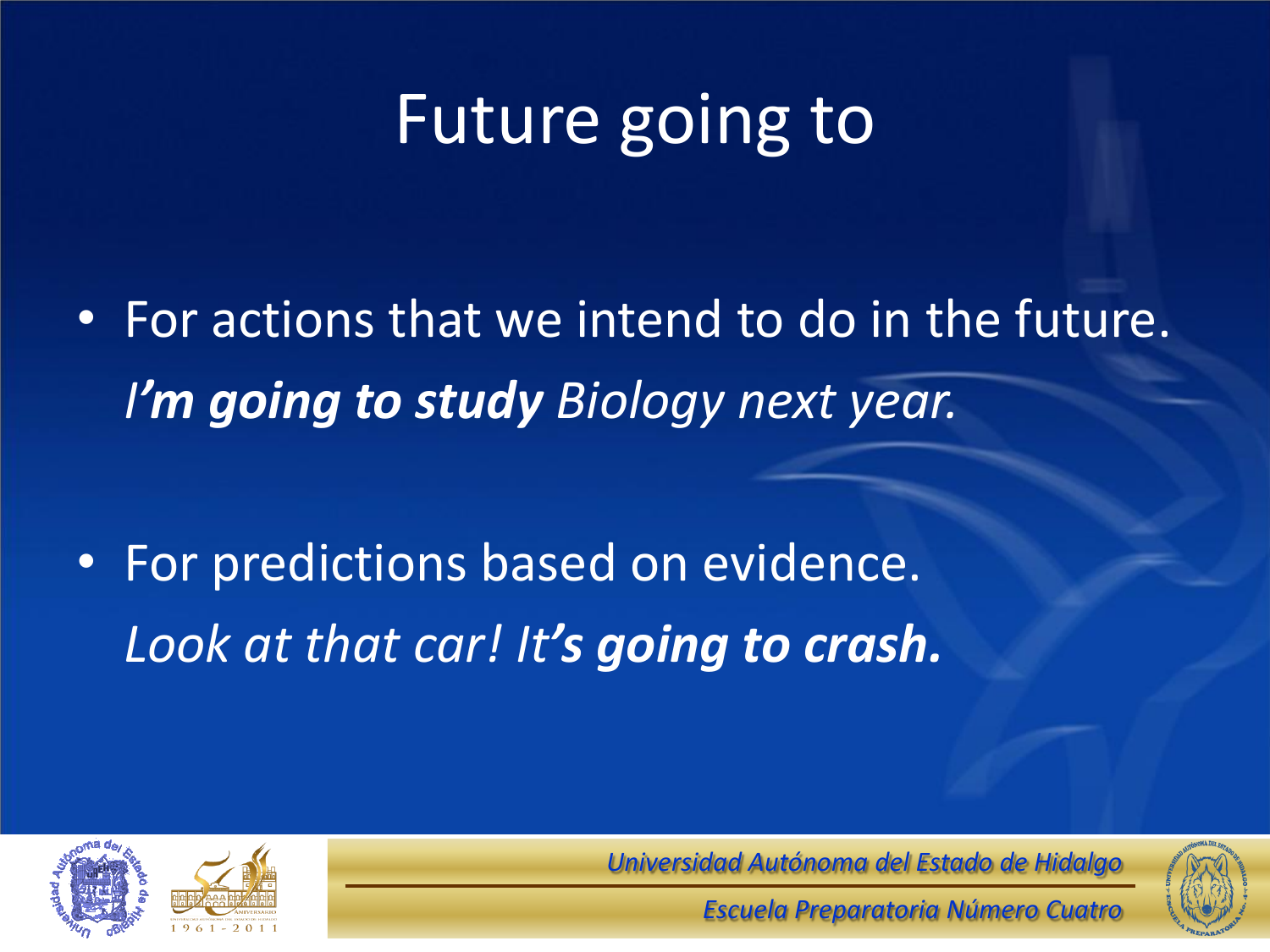#### Present progressive

• For actions that we have planned to do in the near future (we mention the time) *I'm visiting my grandparents tonight.* **She's meeting** her friend at 8 o'clock.



*Universidad Autónoma del Estado de Hidalgo*